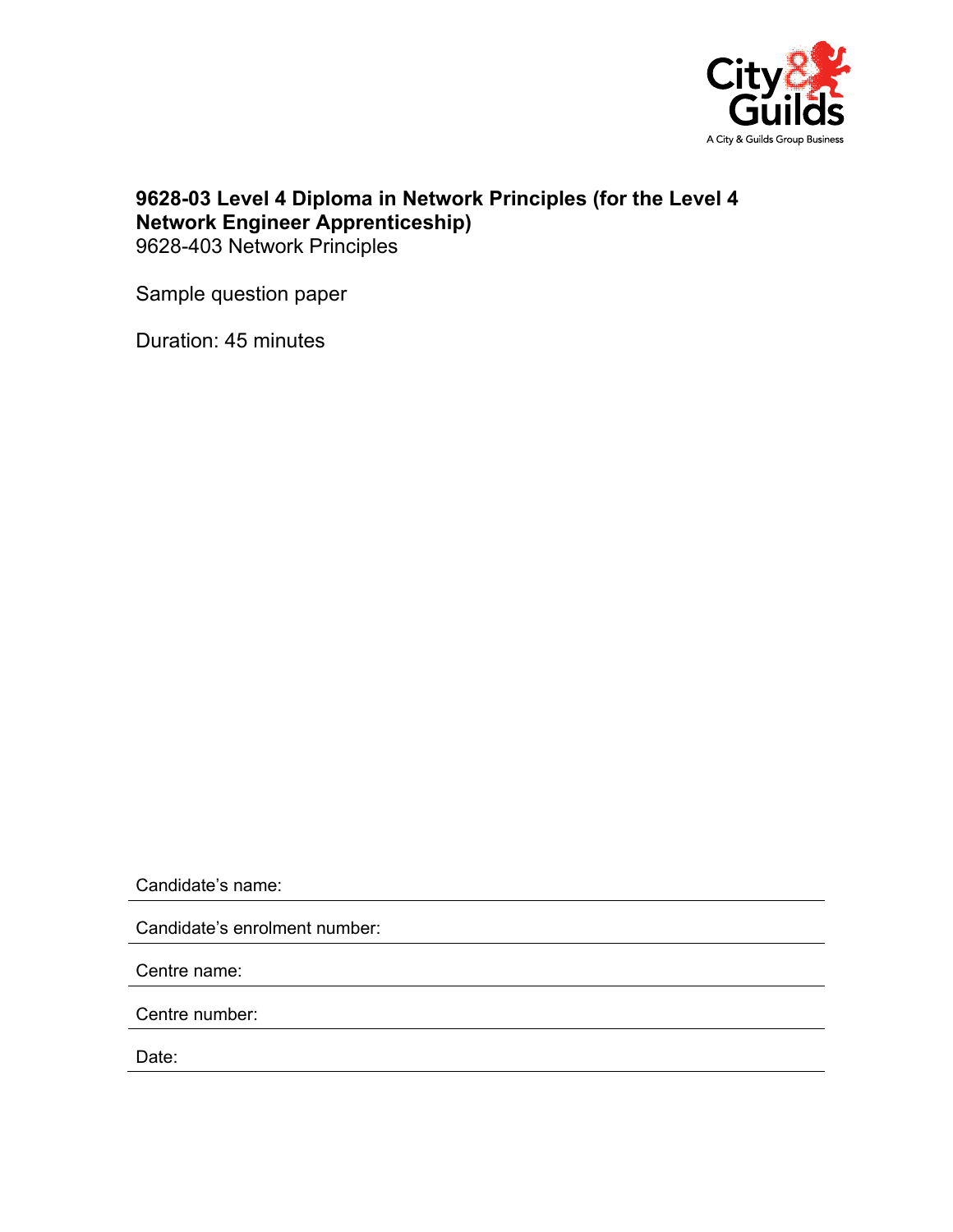- 1 Which one of the following is the **key** feature of SAN?
	- a. It uses Fibre Channel for data transfer.
	- b. It is a low-cost alternative to NAS.
	- c. It uses wireless connectivity for data transfer.
	- d. It is compatible with SOHO.
- 2 Which one of the following cloud-based services **only** provides access to the physical resources required to host operating systems and applications?
	- a. IaaS
	- b. NaaS
	- c. PaaS
	- d. SaaS
- 3 Which one of the following methods is used to transfer **large** files between websites?
	- a. TFTP
	- b. NTFS
	- c. NFS
	- d. FTP
- 4 Which one of the following file systems enables storage and retrieval of data from multiple disks across a shared network using both Linux and Windowsbased OS?
	- a. NFS
	- b. DOS
	- c. NTFS
	- d. APFS
- 5 Which one of the following protocols facilitates communication between email servers?
	- a. IMAP
	- b. POP
	- c. SMTP
	- d. EGP
- 6 Which one of the following is the **main** reason for using the SSH protocol to connect to a remote terminal?
	- a. It allows guest logins.
	- b. It provides secure access.
	- c. It acts as a gateway suite.
	- d. It provides time-sensitive data.
- 7 Which one of the following allows multiple instances of an OS to be run on a single device?
	- a. HyperThreads.
	- b. Multi processing.
	- c. HyperVisor.
	- d. Multi queuing.
- 8 Which one of the following technologies enables clustering of multiple servers?
	- a. Grid computing.
	- b. Intranet.
	- c. Load balancing.
	- d. Virtualisation.
- 9 Which one of the following allows data processing with the **minimum** delay following a disaster?
	- a. Cold site.
	- b. Warm site.
	- c. Hot site.
	- d. Spare site.
- 10 Which one of the following **best** describes a metropolitan network?
	- a. A network covering an entire city.
	- b. A network connecting different cities.
	- c. A network made up of multiple WANs.
	- d. A logical segmentation of a network.
- 11 What is the difference between an adhoc wireless network and a managed wireless network?
	- a. Managed networks have faster data rates.
	- b. Adhoc networks do not use access points.
	- c. Adhoc networks are only used in emergencies.
	- d. Managed networks use different frequencies.
- 12 Which one of the following is a disadvantage of a Powerline based network?
	- a. It cannot perform at speeds more than 80Mbs.
	- b. It cannot be used to extend a wireless network.
	- c. Each room must have its own access point.
	- d. Data rates are affected by noise in the circuit.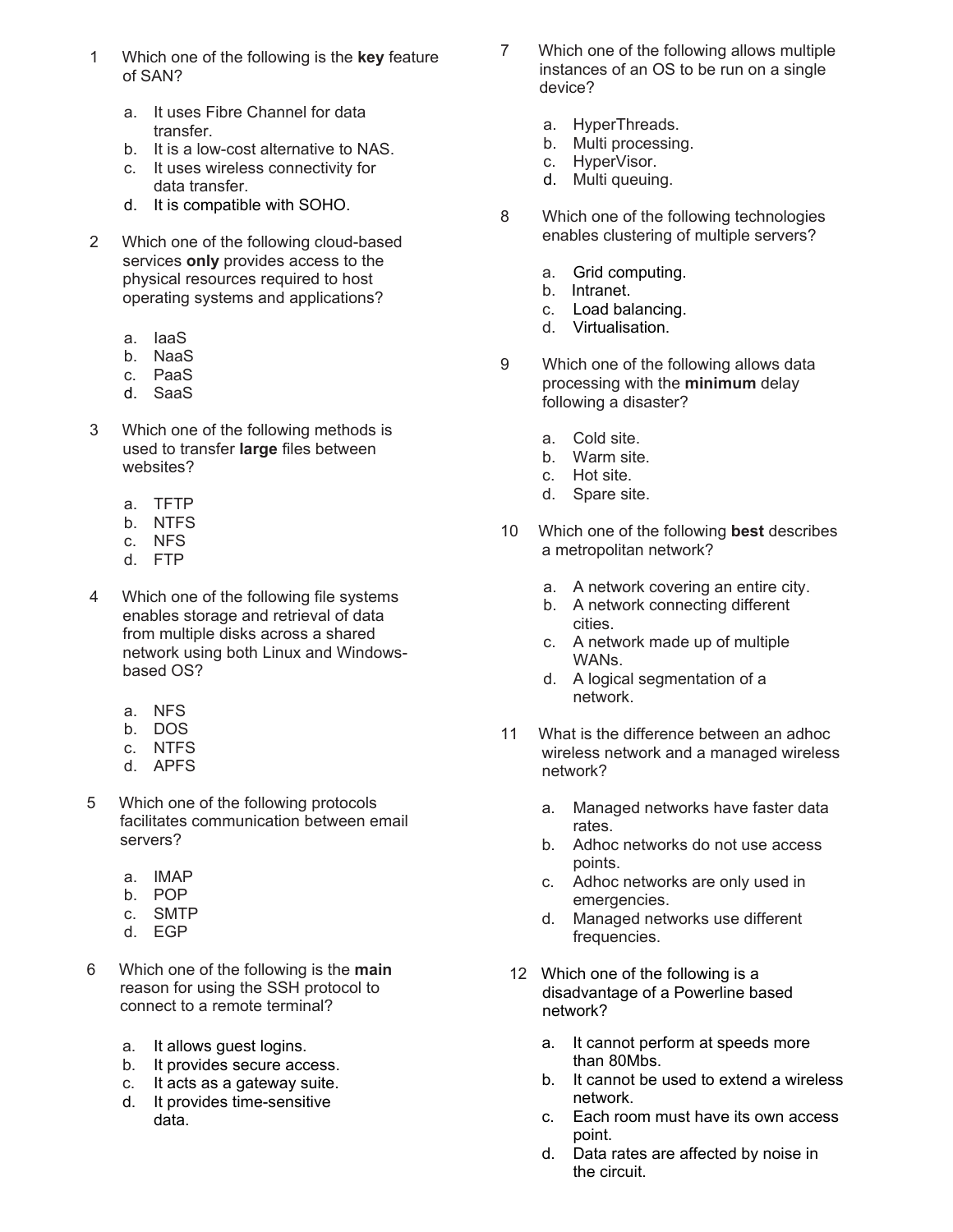- 13 Which one of the following is the **most** likely cause of drop in download speed when accessing broadband via an ADSL connection?
	- a. Wireless interference.
	- b. The cable is about to break.
	- c. The modem has not been set up correctly.
	- d. Other users are downloading large files.
- 14 Which one of the following technologies allows ad hoc device connections of **up to** 10 metres to transfer data?
	- a. RFC.
	- b. Bluetooth.
	- c. WiFi.
	- d. WiMAX.
- 15 In an Ethernet network, which one of the following devices uses IP addresses to calculate the next hop?
	- a. Firewall.
	- b. Switch.
	- c. NIC
	- d. Router.
- 16 Which one of the following devices filters traffic based on the destination MAC address?
	- a. Router.
	- b. Switch.
	- c. Repeater.
	- d. Hub.
- 17 Which layer in the TCP/IP model carries out the same function as the Data Link layer of the OSI model?
	- a. Internet.
	- b. Transport.
	- c. Application.
	- d. Network Access.
- 18 Which one of the following protocols functions at the transport layer in **both** the OSI and TCP/IP models?
	- a. UDP
	- b. SMTP
	- c. OSPF
	- d. NetBIOS
- 19 At which layer of the OSI model does ICMP operate?
	- a. Application.
	- b. Transport.
	- c. Network.
	- d. Physical.
- 20 Which one of the following devices is used when creating VLANs?
	- a. Layer 2 switch.
	- b. Bridge.
	- c. Layer 3 switch.
	- d. Gateway.
- 21 Which layer does a bridge operate at?
	- a. Data Link.
	- b. Network.
	- c. Transport.
	- d. Session.
- 22 What is the **main** reason for implementing CIDR in an IPv4 addressing scheme?
	- a. To make more port addresses available.
	- b. To make addressing secure using IPSec.
	- c. To make more IP addresses available.
	- d. To translate between physical and logical addresses.
- 23 What is the **main** reason for an organisation to use Supernetting?
	- a. To enable interdomain gateways.
	- b. To segregate a defined area of a network.
	- c. To enhance the performance of RIP.
	- d. To aggregate multiple addresses of the same class.
- 24 For what are IPv4 Class D addresses reserved?
	- a. Unicast.
	- b. APIPA.
	- c. Multicast.
	- d. Experimental use.